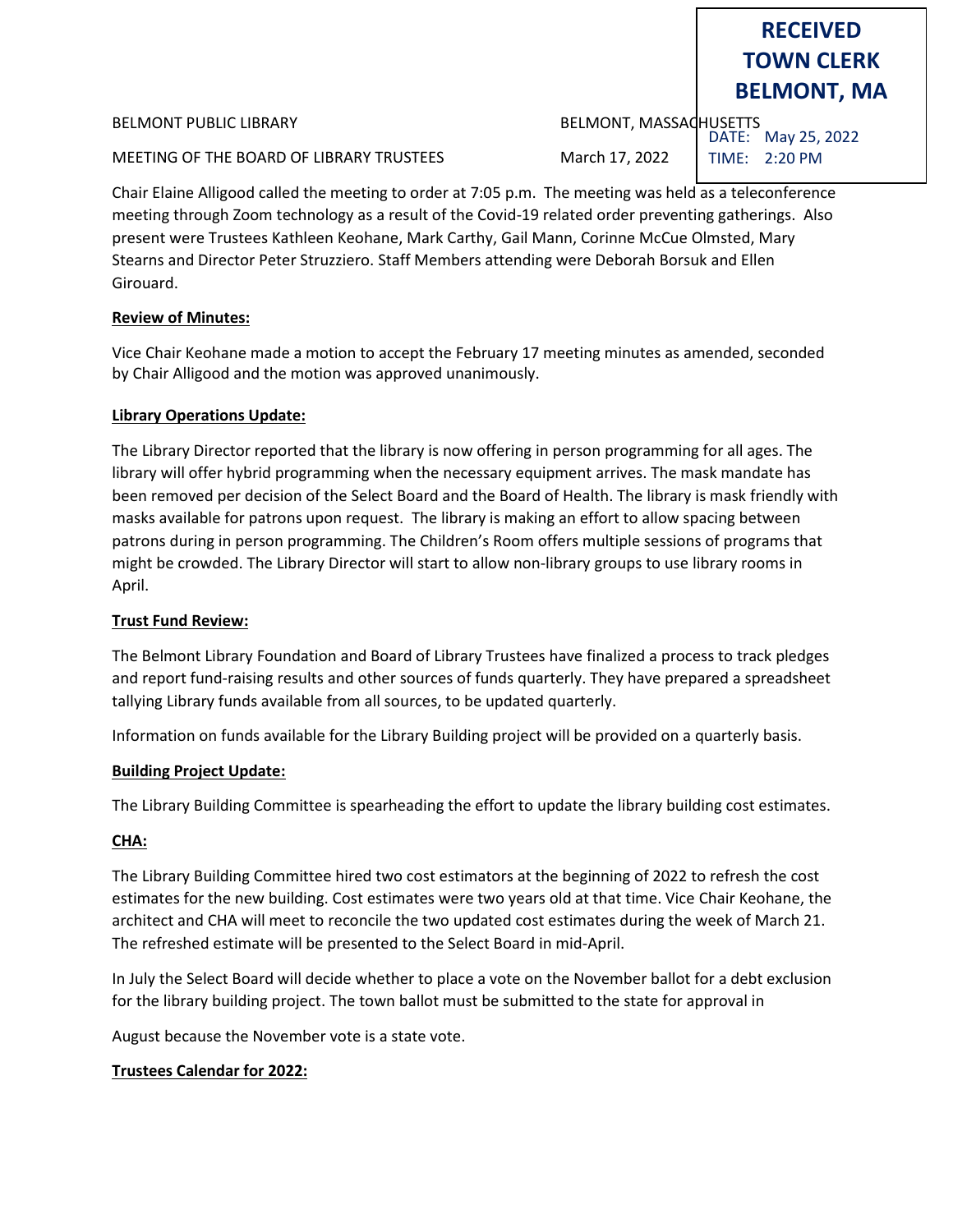The Trustees reviewed the current calendar which is a working document. They identified activities to be added and asked the Library Director to update and distribute the revised calendar.

# **Support Committees:**

• Library Foundation & Friends Updates

The Belmont Library Foundation and the Belmont Public Library will have tables at Town Day on May 21.

The Belmont Library Foundation has created a "flip book" containing informational material about the new building. They have developed a gift intention form and Trustee Board members will send letters to past trustees and building committee members. Vice Chair Keohane asked current trustees to commit to making a donation.

The Belmont Library Foundation will start grass roots fundraising during April and May.

Vice Chair Keohane reported that the Friends will hold their Annual Book Sale at the Library on May 21st which is also Town Day and also the following day Sunday May 22<sup>nd</sup>.

The Friends is moving forward with the Children's Room library staff to launch "The Bookstore" in a corner of the Children's Room, a child's version of the Every Day Book Sale in the main library. It will open in April.

The Friends will celebrate the fiftieth anniversary of their founding this year. Vice Chair Keohane is on the committee planning this celebration. The Friends will hold a series of events starting in September and continuing into the Spring. The Friends also plan to sponsor a series of author talks focusing on books that have had an impact on the community.

• School Committee / Rink Updates

Trustee Olmsted reported that she and Vice Chair Keohane will be on the agenda for the April 12<sup>th</sup> School Committee meeting to update them on the library's return to in person programming, new programming and plans for naming the study rooms in the new library building.

The School Committee has voted to make masking optional.

Trustee Olmsted reported that the High School Building Committee voted to remove plans to redo the area west of Harris Field from the high school building budget. She reported that an OPM and an architect are developing a plan for the ice rink. The OPM and the architect will also review whether the existing building can be renovated.

She reported that the School Committee has not decided whether to make the temporary parking in the front of the high school permanent. Trustee Olmsted said that proposed changes to Concord Avenue would install a bike lane next to the sidewalk with parking adjacent to the travel lane.

# **Update on Outdoor Spaces:**

The Library Director reported that use of the library's outdoor spaces was successful in FY22 and he will continue this effort in FY23.